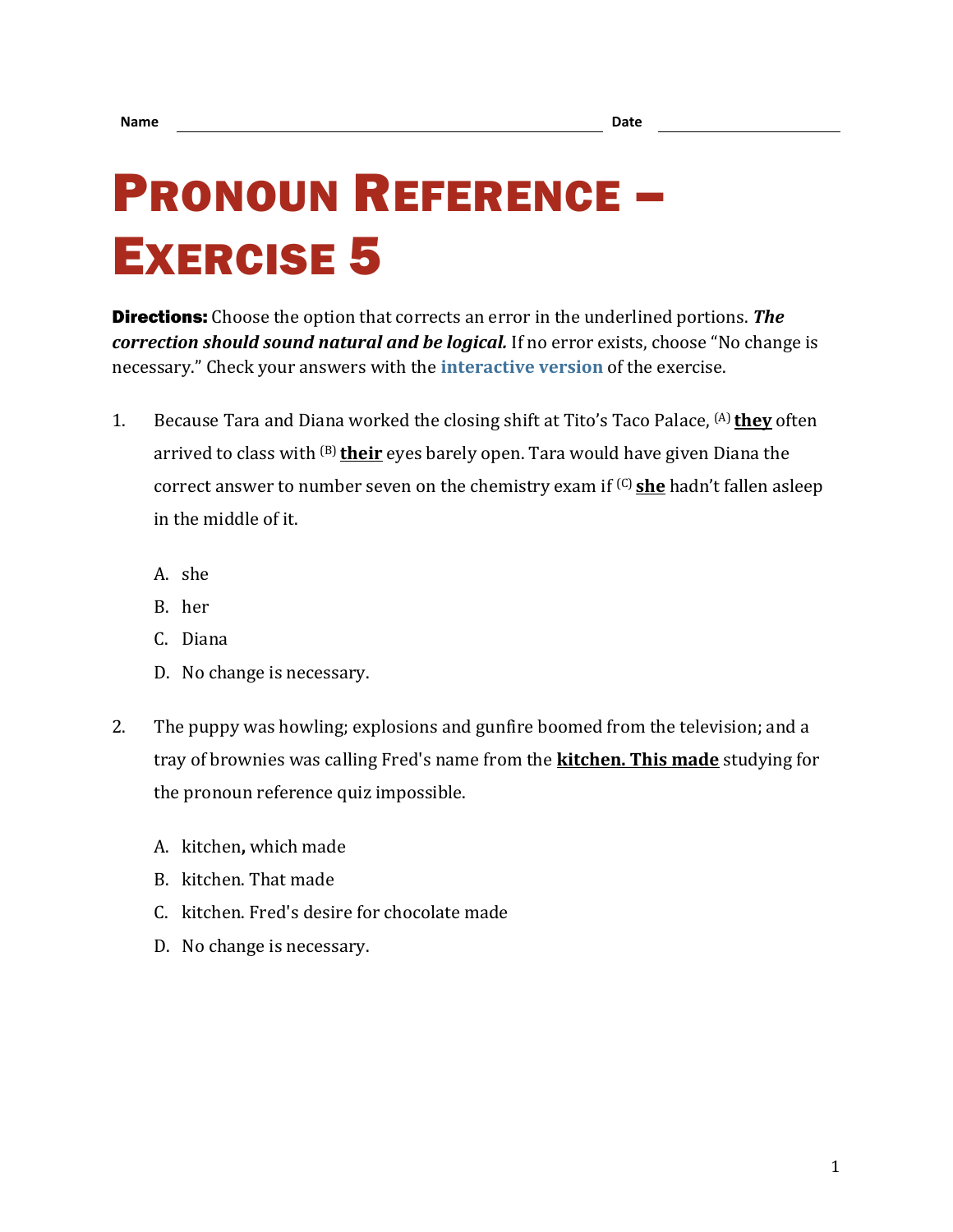- 3. Bob's hands were so cramped from typing a 2,000-word essay that (A) **the poor boy** stuck (B) **his fingers** in an ice-cold glass of soda so that (C) **he** wouldn't feel the pain.
	- A. he
	- B. the fingers of Bob
	- C. it
	- D. No change is necessary.
- 4. (A) **You** ought to take my advice and register for (B) **your** fall classes early. (C)**They** say that first semester courses fill the most quickly.
	- A. One
	- B. his or her
	- C. Counselors
	- D. No change is necessary.

## 5. Mrs. Jones explained to her niece **Fiona that she couldn't poison the neighbor's barking dog no matter how much she needed her beauty sleep**.

- A. Fiona, "You can't poison the neighbor's barking dog no matter how much you need your beauty sleep."
- B. Fiona, "She couldn't poison the neighbor's barking dog no matter how much she needed her beauty sleep."
- C. Fiona "that she couldn't poison the neighbor's barking dog no matter how much she needed her beauty sleep."
- D. No change is necessary.
- 6. **It says in this week's** *National Inquisitor* that Big Foot walked into a convenience store and stole twelve boxes of donuts.
	- A. In this week's *National Inquisitor*, it says
	- B. It says, "In this week's *National Inquisitor*
	- C. This week's *National Inquisitor* says
	- D. No change is necessary.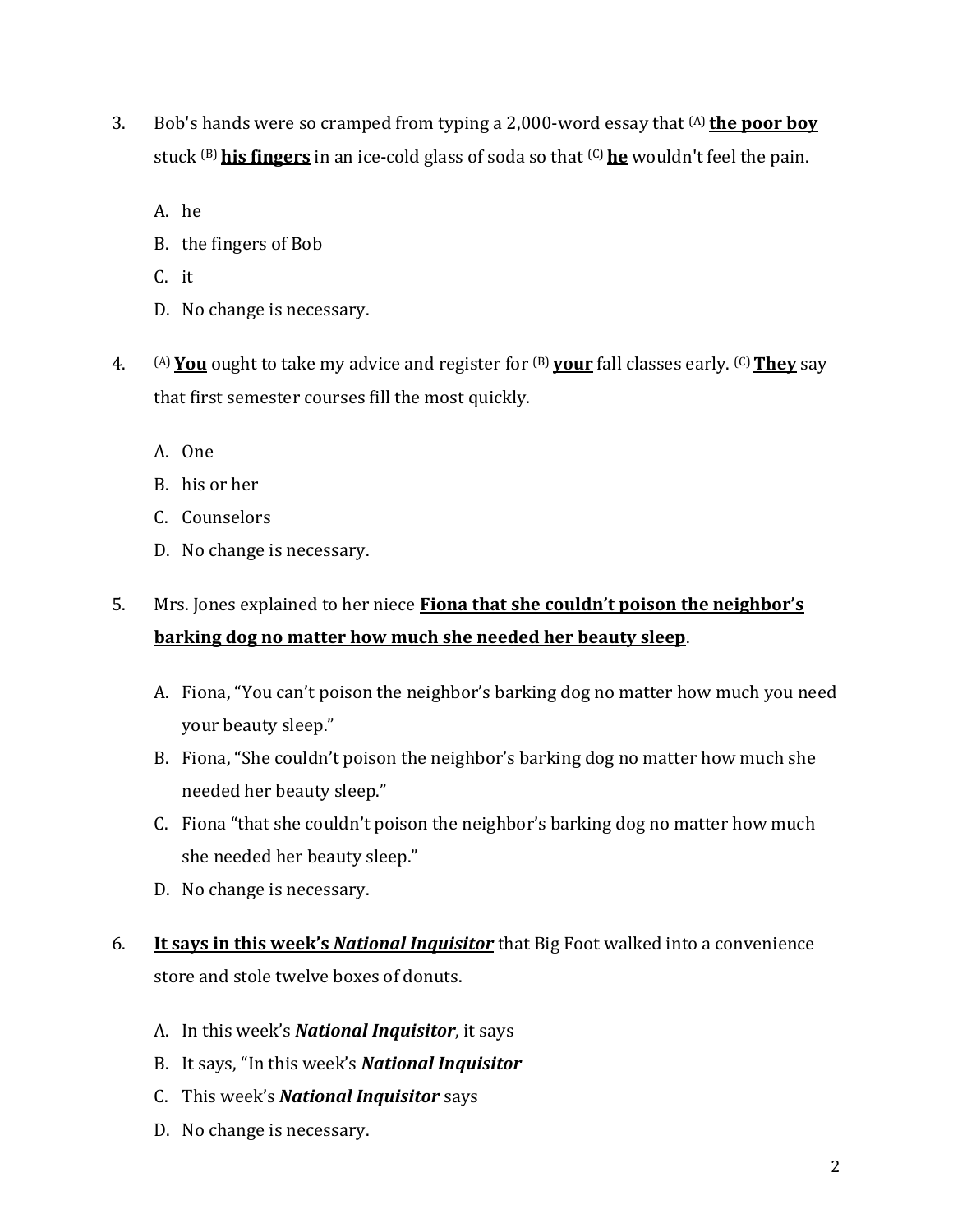- 7. Many people (A)**who buy** a new puppy believe that the young dog should automatically behave as well as Lassie, <sup>(B)</sup> who had years of obedience training and (C)**which** was a mature animal with control of her bladder.
	- A. which buy
	- B. which had
	- C. who
	- D. No change is necessary.
- 8. Nick used to love water skiing and swimming in Florida lakes, but now he worries about the pollution and high bacteria rates. (A)**They** say that brain-sucking amoebae can crawl up (B) **a person's** nose and kill (C) **the victim** in days.
	- A. News reports
	- B. your
	- C. you
	- D. No change is necessary.
- 9. Marjorie made a grab for the last donut, (A)**which** glistened with fresh glaze. Suzanne, (B)**who** had not eaten in twelve hours, threw a hard enough punch to break (C)**her** arm.
	- A. who
	- B. that
	- C. Marjorie's
	- D. No change is necessary.
- 10. **It says on the bathroom wall** that Joe will sell the answers to the pronoun reference quiz for five dollars.
	- A. The bathroom wall says
	- B. On the bathroom wall, it says
	- C. On the bathroom wall, they say
	- D. No change is necessary.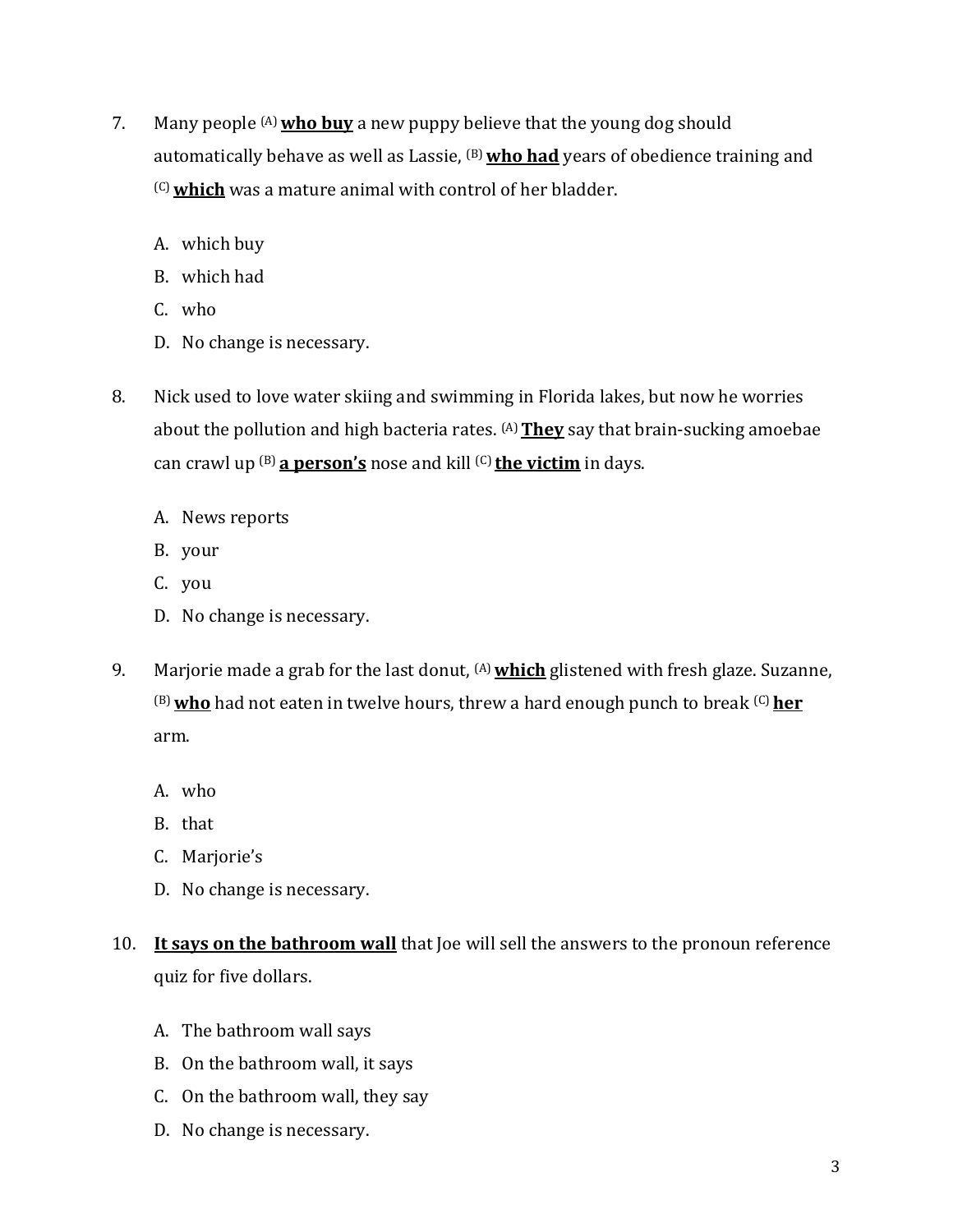- 11. Mickey Mouse, (A)**who** greets guests at the gates of the Magic Kingdom, is really a fivefoot young woman (B)**who** wishes that her costume, (C)**which** weighs thirty pounds, was air conditioned.
	- A. that
	- B. which
	- C. who
	- D. No change is necessary.
- 12. (A) **I always arrive** to class on time because (B) **I want** the 25 points for perfect attendance that Prof. Smith will give (C) **you** at the end of the semester.
	- A. You always arrive
	- B. you want
	- C. me
	- D. No change is necessary.
- 13. At the pet store, Felicia fell in love with a beagle puppy that she impulsively bought. (A)**They** say that no reputable (B) **breeder** will sell puppies to (C) **a pet store**.
	- A. Dog books
	- B. one
	- C. them
	- D. No change is necessary.
- 14. Olivia told Maggie that writing (A) **essays** for English class was more important than flirting with (B) **cute guys** in the cafeteria if (C) **she** planned to complete her degree.
	- A. them
	- B. them
	- C. Olivia
	- D. No change is necessary.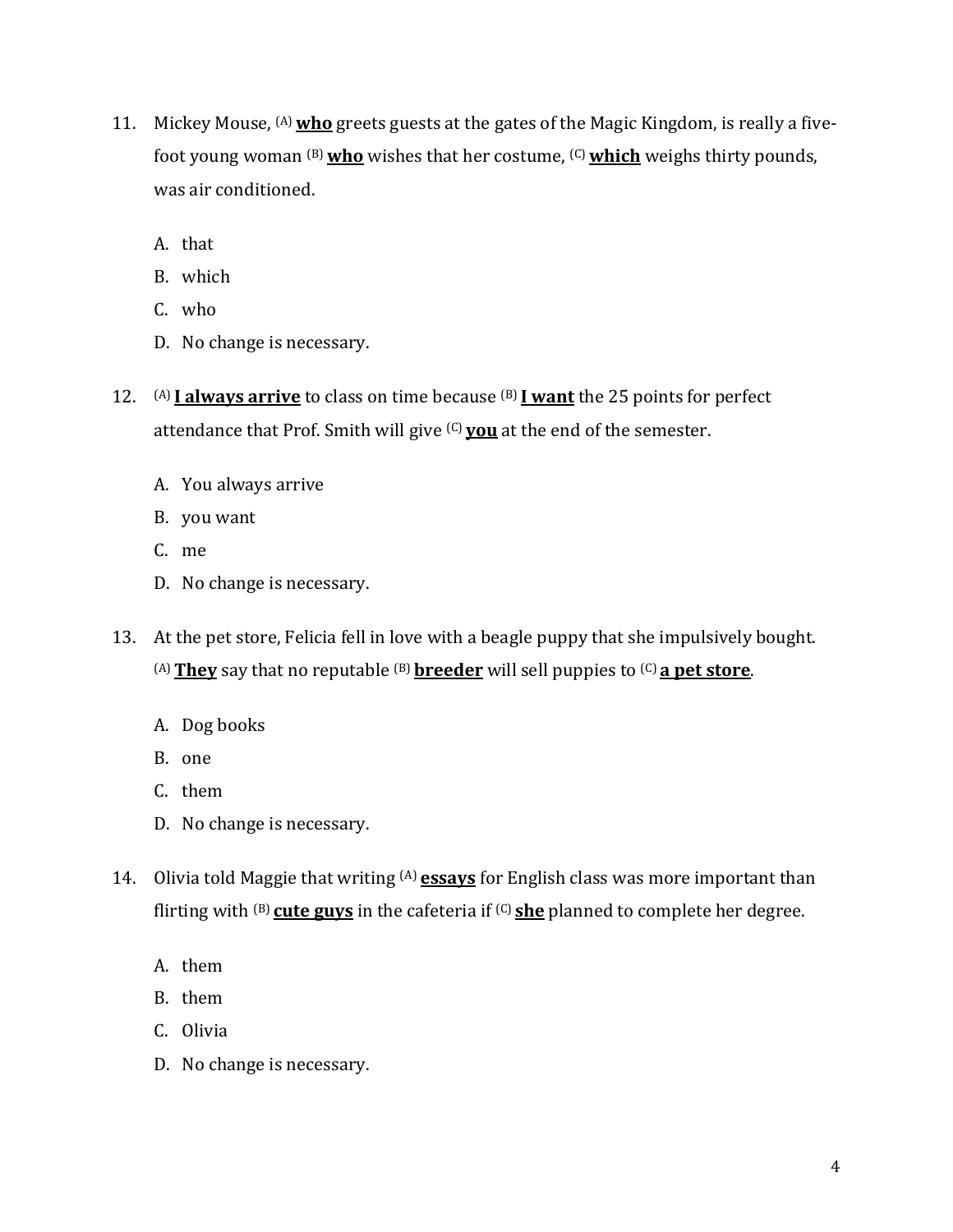- 15. An inconsiderate driver tailgated Chad for five miles and then honked annoyingly when Chad slowed to make his **turn. It** really made him angry.
	- A. turn. This
	- B. turn, which
	- C. turn. This jerk
	- D. No change is necessary.
- 16. (A) **It is necessary for Renee to** fulfill her science requirement. She won't take a chemistry class because (B) **it requires** too much math. Marine Biology would be a better choice because (C) **it would give** her an opportunity to smile every day at Mr. McCourt, the cute new professor.
	- A. Renee must
	- B. they require
	- C. they would give
	- D. No change is necessary.
- 17. Brandt worked a double shift waiting tables at Bernie's Burger Emporium, stayed awake to write (A)**his research essay**, and then attended (B) **his four back-to-back classes**. Isn't it amazing what (C) **you** will do for an education?
	- A. one's research essay
	- B. one's four back-to-back classes
	- C. he
	- D. No change is necessary.